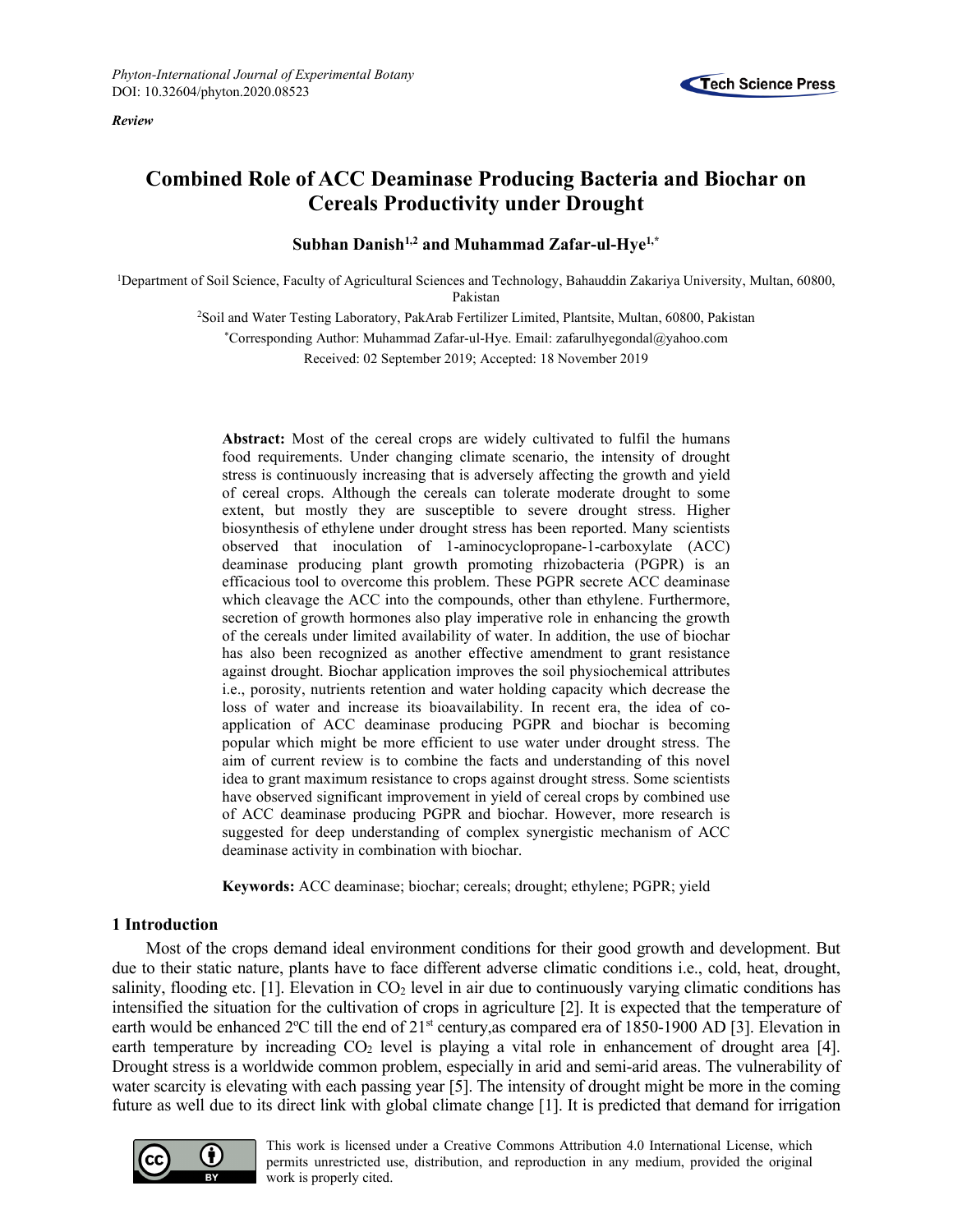water for the cultivation of plants would increase by 10% until the 2050 AD [6]. Because of water competition among industrial, domestic and agricultural users, it is also not possible to expand the irrigated cultivatable land [7]. On the other hand, the area under irrigation production systems is expected to decline resulting in reduction of food production [7]. In this review, the facts related drought, ethylene synthesis, combined and sole application of ACC deaminase producing PGPR and biochar will be focused. The aim of current review is to understand and uncover the efficacy perspectives of combined use of ACC deaminase producing PGPR and biochar regarding mitigation of drought in cereals.

#### **2 Adverse Effects of Drought on Plants**

Limited accessibility of water, i.e., drought, induced negatively affects the plant growth and yield (Tab. 2). Drought affects several biochemical and physiological functions in plants i.e, decrease in water potential, loss of turgor, disturbance in protein structure and stomatal closure [8]. A significant amount of salts becomes accumulated in the upper layers of soil under limitred water supply which causes osmotic stress and ion toxicity to the plant roots [9]. Reduction of stomatal conductance is the first reposnse of plants which is regulated by roots via sending signals through abscisic acid [10]. In this way,  $CO<sub>2</sub>$ diffusion in leaves is redcuced under drought as a result of poor conductance of mesophyll. Such conditions impair the photosynthesis [11]. It also causes a considerable decrease in crop yield [12,13]. Some of the studies showing the effect of drought on cereal yield are listed in Tab. 1. Additionally, the drought stress also develops an imbalance between amount of Reactive Oxygen Species (ROS) and antioxidant defenses that induce an oxidative stress. The ROS are important for intracellular signaling yet their higher concentration can induce adverse effects at different organization i.e., chloroplasts [14]. The ROS have the capacity to initiate lipid peroxidation and degrade proteins, lipids and nucleic acids [15]. Mechanism of retardation of lipid peroxidation consists of free radical scavenging enzymes such as catalase, peroxidase and superoxide dismutase [16]. A number of enzymatic and nonenzymatic antioxidants are present in chloroplasts that serve to prevent ROS accumulation [17].

| Crop         | <b>Stress</b>                                                                                                   | <b>Yield Losses</b><br>$\frac{6}{2}$ | <b>References</b> |  |
|--------------|-----------------------------------------------------------------------------------------------------------------|--------------------------------------|-------------------|--|
| Wheat        | 40% of soil water reduction                                                                                     | 20.6%                                | [18]              |  |
|              | Drought, the SPEI (Standardized Precipitation Evapotranspiration Index)<br>denoting extreme dry (0.05 quantile) | $4.4\%$                              | [19]              |  |
|              | $-40\%$ water deficit                                                                                           | 20.4%                                | [20]              |  |
|              | 50% field capacity                                                                                              | 50%                                  |                   |  |
|              | 30% field capacity                                                                                              | 68%                                  | $[21]$            |  |
| Rice         | Drying, soils dried beyond -20 kPa                                                                              | 22.6%                                | $[22]$            |  |
|              | Drought, water stress (-40% water deficit)                                                                      | $> 50\%$                             | [20]              |  |
| <b>Maize</b> | Meta-analysis of drought under field conditions (40% water reduction)                                           | 39.3%                                | [18]              |  |
|              | 50% irrigation                                                                                                  | 30-48%                               | $[23]$            |  |
|              | Progressive drought (PD)                                                                                        | $41.6 - 46.6%$                       | [24]              |  |

#### **Table 1:** Yield losses in cereals due to drought stress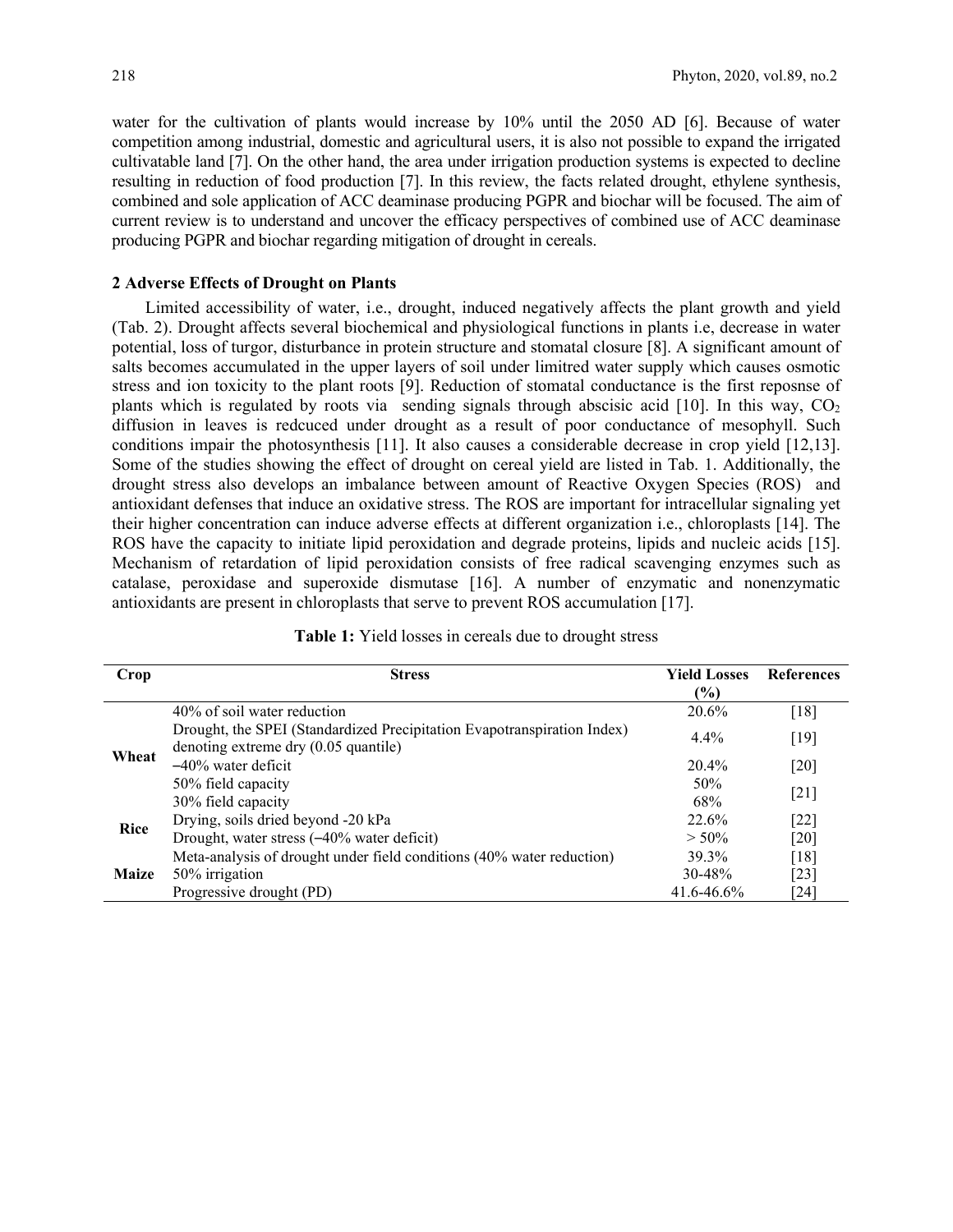| Crop         | Adverse effect of drought                                                    | <b>References</b>  |
|--------------|------------------------------------------------------------------------------|--------------------|
| Wheat        | Decrease 1000 grains weight, decrease chlorophyll                            | [25]               |
| Wheat        | Increase electrolyte leakage, decrease growth and gas exchange attributes    | [26]               |
| Wheat        | Decrease biological, grains yield                                            | $\lceil 21 \rceil$ |
| Wheat        | Decrease grain numbers                                                       | $[27]$             |
| Wheat        | Malfunction and irreversible abortion of male and female reproductive organs | $[28-30]$          |
| Wheat        | Over production of reactive oxygen species                                   | $\lceil 31 \rceil$ |
| <b>Rice</b>  | Grain filling                                                                | $[32]$             |
| <b>Rice</b>  | Affects the activity of the enzymes for starch synthesis                     | $\lceil 33 \rceil$ |
|              | Poor imbibition, germination and seedling establishment                      | $[34]$             |
| <b>Maize</b> | Reduced the plumule and radicle growth                                       | $[35]$             |
|              | Reduction in shoot elongation is more than root elongation                   | [36]               |
| All crops    | Reduced $CO2$ diffusion                                                      | [37]               |

#### *2.1 Drought and Stress Ethylene*

Drought stress leads to higher ethylene production in plants, which has a detrimental effect on plant growth (Tab. 3). Ethylene acts as signalling agent for biotic and abiotic stress [38]. It also plays an imperative role in connection with plant responses under oxygen deficiency i.e., induction of gene expression linked with leaf senescence, formation of aerenchyma, glycolysis and fermentation. Accumulation of the ethylene precursor ACC in roots is transported via the transpiration stream to aerial part of the plant. Here, presence of  $O_2$  allows it to be changed into ethylene, triggering petiole epinasty [39]. Drought stress stimulates the methionine through the intermediates S-adenosyl methionine (SAM) and the cyclic amino acid 1-aminocyclopropane-1-carboxylic acid (ACC). The enzyme converting methionine to SAM is SAM synthetase, ACC synthase converts SAM to ACC, and ACC is oxidized to ethylene by ACC oxidase. Higher levels of ethylene adversely affect the growth and yield attributes of plants [40]. Therefore, reduction in stress ethylene has become an efficacious approach to enhance crops yield in stress conditions. Recently, soil microbiologists have proved that the use/inoculation of plant growth-promoting rhizobacteria (PGPR) improved the crops productivity under variable environmental stresses [41].

| Crop               | <b>Normal Ethylene level</b>                             | <b>Stress Ethylene level due</b><br>to drought              | <b>Negative effect/Stress induction</b>                            | Reference |
|--------------------|----------------------------------------------------------|-------------------------------------------------------------|--------------------------------------------------------------------|-----------|
| Wheat              | $0.3 - 0.6$ nl.g <sup>-1</sup> .h <sup>-1</sup>          | $37$ nl.g <sup>-1</sup> .h <sup>-1</sup>                    | 9% fresh weight loss                                               | $[42]$    |
|                    | $\overline{\phantom{0}}$                                 | approx. 36 nl g <sup>-1</sup> fresh<br>weight (initial 24h) | 8% fresh weight loss (water potential<br>about $-2.3$ megapascals) | [43]      |
| <b>Arabidopsis</b> |                                                          | approx. 2.4 nl $g^{-1}$ fresh<br>weight $h^{-1}$            | Fe generated stress                                                | [44]      |
| Wheat              | approx. $0.1$ nl.g <sup>1</sup> fresh<br>weight $h^{-1}$ | approx. $0.39$ nl.g <sup>1</sup> fresh<br>weight $h^{-1}$   | $-0.08$ MPa water potential mild drought                           | [45]      |
| Wheat              | approx. 10 nmol $g^{-1}$<br>fresh weight $h^{-1}$        | approx. 15 nmol $g^{-1}$ fresh<br>weight $h^{-1}$           | 20mg ml <sup>-1</sup> NaCl generated stress                        | [46]      |

**Table 3:** Threshold and stress generating levels of ethylene

## **3 ACC Deaminase Producing PGPR**

Rhizosphere is a area wher millions of PGPR's make a complex community. They affect the yield of crops positivily [47,48]. The PGPR improve crops yield by a wide range of mechanisms i.e., inorganic nutrients (P, Zn, K) solubilization, synthesis of phytohormones, decreasing stress ethylene (Fig. 1) and stimulating the root growth [49]. Under drought stress, the PGPR that contains 1-aminocyclopropane-1 carboxylic acid (ACC) deaminase activity can improve the plant growth by changing ethylene concentrations in plants (Tab. 4). Thats why, such PGPR can be termed as "stress modulators" [26,50]. Several authors have reported the utilization of ACC- deaminase producing PGPR for ameliorating drought stress in crops i.e., chickpea [51], wheat [21] and Lavandula dentata [52].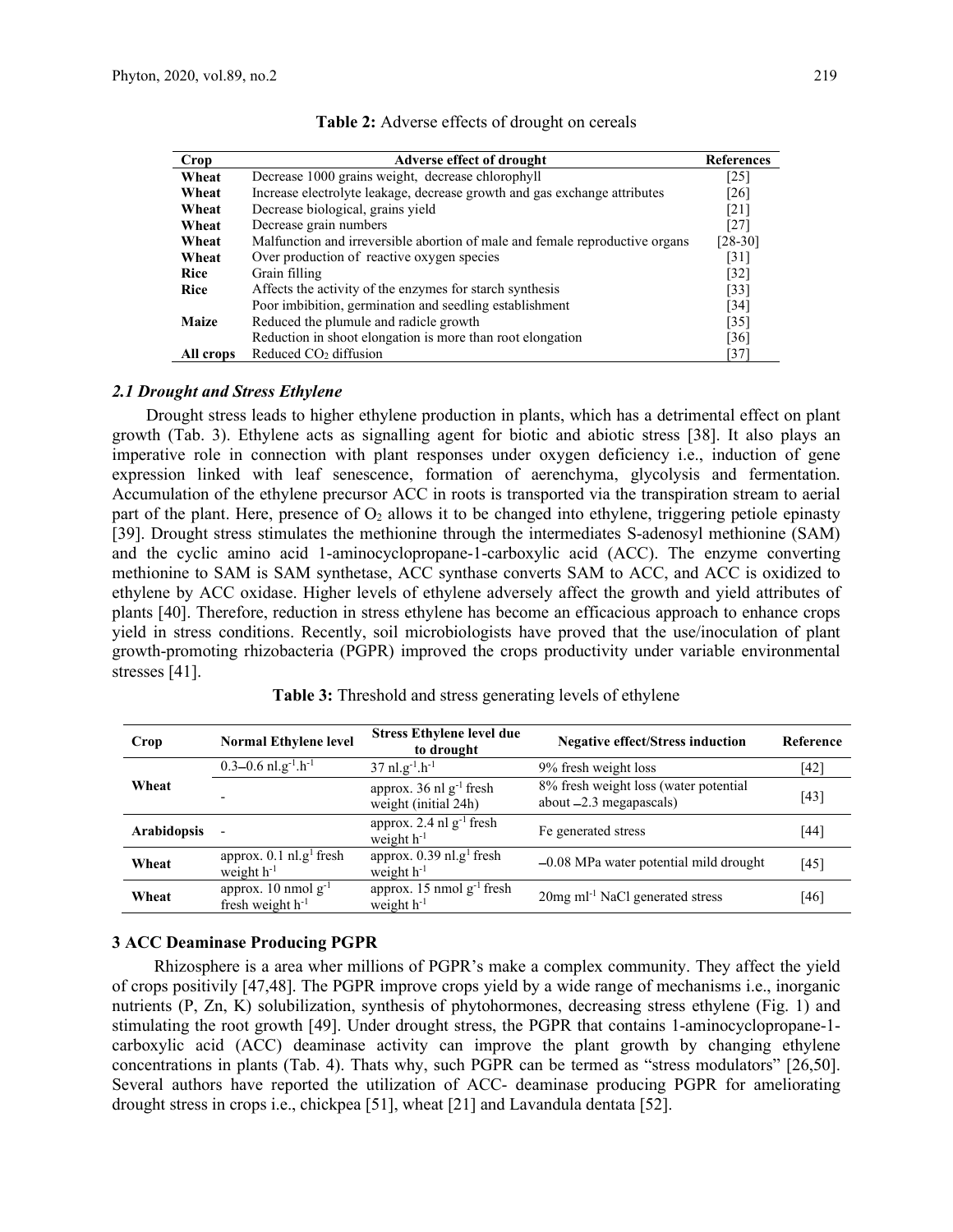| <b>Crop</b>  | <b>Study</b>      | <b>ACC</b> deaminase PGPR                                                                                                                    | <b>Stress</b>                                                                        | <b>References</b> |
|--------------|-------------------|----------------------------------------------------------------------------------------------------------------------------------------------|--------------------------------------------------------------------------------------|-------------------|
| Wheat        | Hydroponic        | Leclercia adecarboxylata,<br>Bacillus amyloliquefaciens, Agrobacterium fabrum,<br>Pseudomonas aeruginosa                                     | PEG 6000 induced Drought                                                             | $[21]$            |
|              | Pot               | Leclercia adecarboxylata,<br>Bacillus amyloliquefaciens,<br>Agrobacterium fabrum, Pseudomonas aeruginosa                                     | WHC maintained Drought                                                               | [26]              |
|              | Field             | Bacillus amyloliquefaciens,<br>Agrobacterium fabrum                                                                                          | Drought generated by<br>skipping irrigations                                         | $[53]$            |
|              | Glasshouse<br>pot | Variovorax paradoxus RAA3; Pseudomonas spp.<br>DPC12, DPB13, DPB15, DPB16; Achromobacter spp.<br>PSA7, PSB8; and Ochrobactrum anthropi DPC9. | WHC maintained Drought                                                               | [54]              |
|              | Field             | Enterobacter<br>mori (KF747680), E. asburiae (KF747681) and E.<br>ludwigii (KF747683),                                                       | Non-limiting water<br>condition, medium drought<br>and severe drough                 | [55]              |
| <b>Maize</b> | Hydroponic        | Enterobacter cloacae, Achromobacter xylosoxidans,<br>Leclercia adecarboxylata,<br>Pseudomonas aeruginosa                                     | PEG 6000 induced Drought                                                             | [56]              |
|              | Field Study       | BN-5 and MD-23 (PGPR not identified)                                                                                                         | vegetative and tasseling<br>stages $\sim$ 50% field capacity<br>(FC) induced drought | $[57]$            |
|              | Pot<br>experiment | B. megaterium strain HX-2                                                                                                                    | PEG 6000 induced Drought                                                             | $[58]$            |
| <b>Rice</b>  | Lab<br>Experiment | IS 4-7, AP 3-7, CS 10-12, and IS 8-9                                                                                                         | Polyethylene glycol (PEG)<br>8000 induced drought                                    | $[59]$            |

**Table 4:** ACC deaminase producing PGPR mitigate drought stress in cereals



**Figure 1:** ACC deaminase producing PGPR promote plant growth under drought stress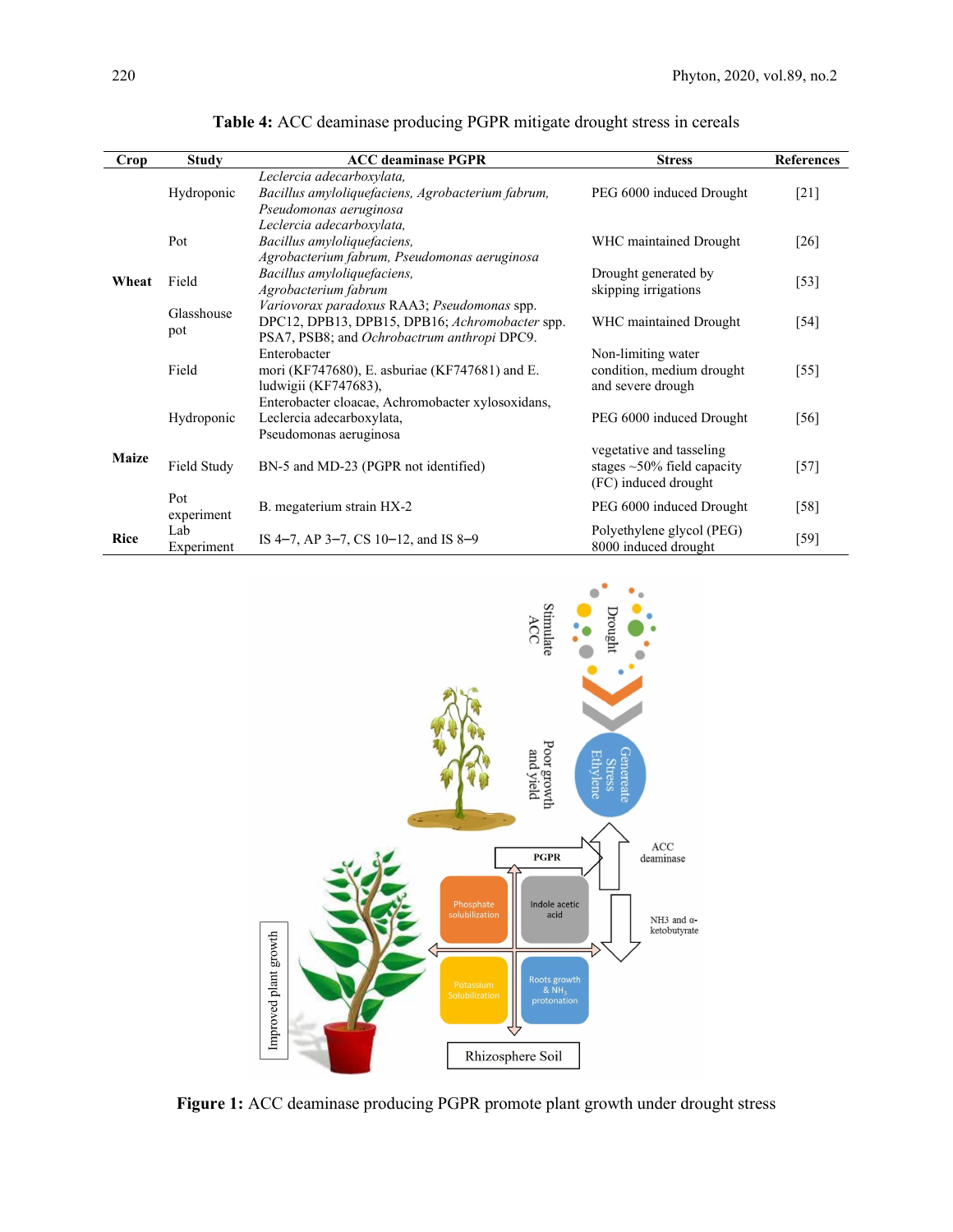Some of the important reported studies are listed in Tab. 4. In maize, leaf ethylene changes are not linked with decrease in elongation under limited availability of water [60] suggesting that ethylene may play a role in leaf growth inhibition and ACC may be one component of long distance root-sourced signals under drought [61]. A report in wheat showed that after 2 days under drought-stress, plants treated with an ethylene inhibitor (1-MCP) closed their stomata, suggesting chemical but not hydraulic signals controlled stomatal closure [62]. In rice, waterlogging induced adventitious root formation mediated by ethylene also appeared to facilitate aerenchyma formation [63].

## **4 Biochar**

On the other hand, activated biochar (BC) is a potential nutrient-rich organic amendment. Its potential benefits include the minimum emission of greenhouse gas (GHG), contaminants adsorption, enhancement of soil nutrients availability as well as crop productivity in cultivatable soils [64,65]. Depending upon plant and soil processes, the cultivatable land acts as a sink and source for carbon (C) [66,67]. An increase in carbon dioxide  $(CO<sub>2</sub>)$  emissions by addition of fertilizers can be partially offset by increased in photosynthetic rate, that are not limited due to deficiency of nutrients. As BC can give an exceptional solution for such potential problems of nutrients, it has become the centre of attention for the farmers and scientists [68].

Sequestration of C, especially in arable land, is an important route to lessen the climatic changes. In cultivatable soils, reserves of organic carbon (OC) are limited. Biochar mixing in such soils can be an efficacious approach for improvement of SOC. It increases recalcitrant C in bulk amount which is resistant against decomposition, thus, it decreases the GHG emissions [60,64,69]. As BC is stable and has capability to improve soil carbon for hundred years thus, modified water holding capacity (WHC). Nutrient holding can be maintained by its application for a long period of time [70].



# *4.1 Production and Potential Soil Benefits*

**Figure 2:** Biochar potential benefits when it is applied in soil

Biochar is manufactured via pyrolysis under low or no supply of  $O_2$  and high temperature [71]. In complete or partial absence of  $O_2$ , thermal disintegration of waste-biomass can be changed to yield.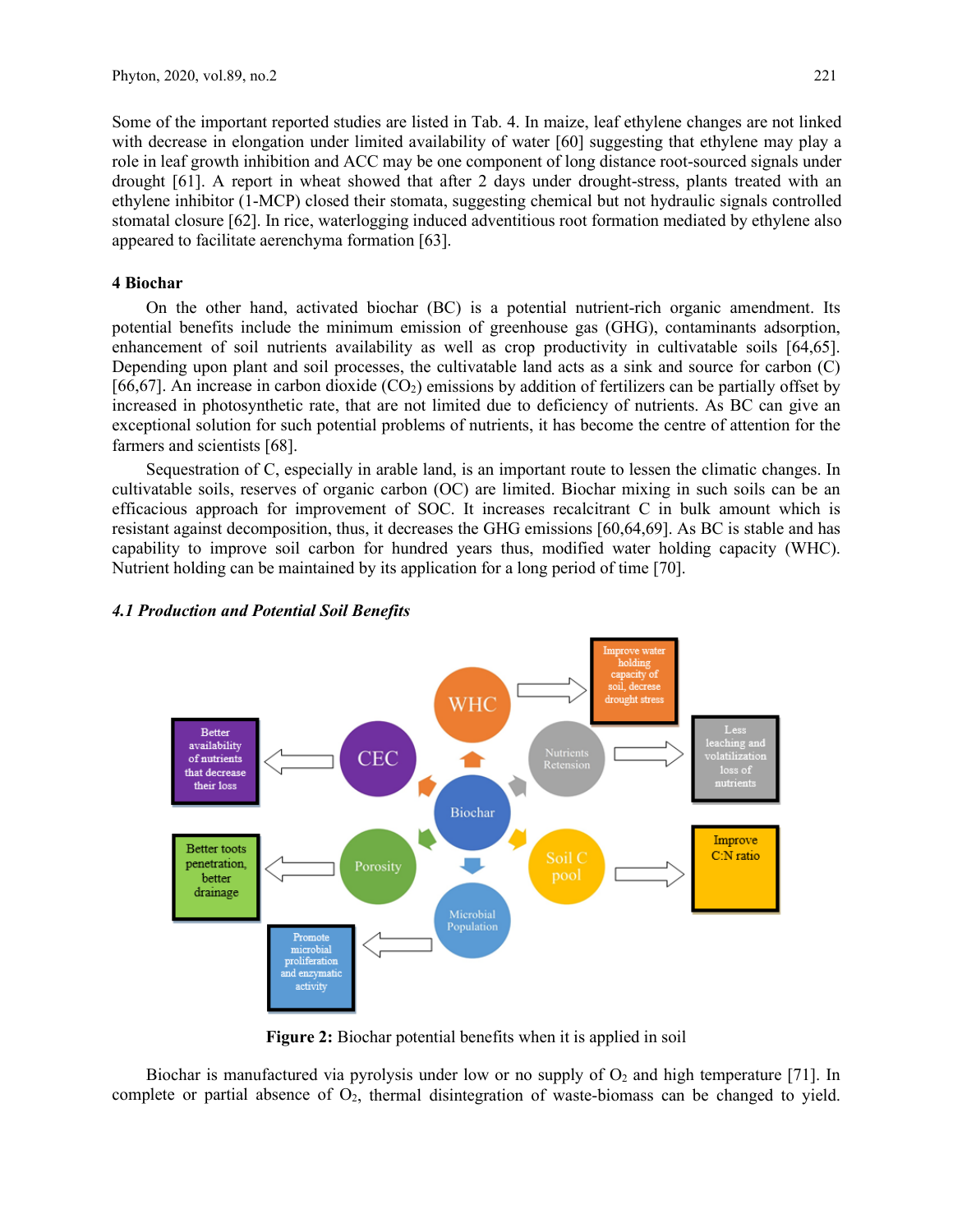Besides  $CO_2$ , combustible gases  $(CO, H_2, CH_4)$ , tarry-vapors, volatile-oils and C-rich residue are referred as char [70]. It is considered to contain biomass-derived char projected specifically for addition in soil. Both biochar and char in general are mainly composed of stable aromatic forms of organic C compared to C in a pyrolysis feedstock which cannot readily be returned in the air as  $CO<sub>2</sub>$  even under favorable biological and environmental conditions [70]. The physiochemical properties of BC depend on the nature of waste material used and temperature of the pyrolysis [72,73]. Biochar application enhances soil pH, WHC, pore-spaces and organic C that facilitate the soil aggregation (Fig. 2) while decreases tensile strength and soil bulk density (BD) [74–76].

Low density and high porosity of BC comparative to soils usually aid in holding air and water. In that way the BD of soil is decreased [77]. Low BD and higher WHC of soil stimulate the growth of root and improve microbial activities in soil [78–79]. Some of important reported studies are listed in Tab. 5.

| Crop                                    | <b>Experimental condition</b> | <b>Application rate</b>           | <b>References</b>  |  |
|-----------------------------------------|-------------------------------|-----------------------------------|--------------------|--|
| Wheat                                   | Pot study                     | 0, 0.75 and $1.5\%$               | $\lceil 21 \rceil$ |  |
| Wheat                                   | Field study                   | $0, 1.5\%$                        | $[53]$             |  |
| <b>Maize</b>                            | Pot experiment                | 0, 5, 10 and 20 t/ha              | [80]               |  |
| <b>Rice</b>                             | Pot experiment                | $2.5\%$ (w/w)                     | [81]               |  |
| <b>Maize</b>                            | Field study                   | 0, 1, 2 and $5\%$                 | [82]               |  |
| <b>Maize</b>                            | Field study                   | 0, 12 t ha <sup>-1</sup>          | [83]               |  |
| <b>Maize</b>                            | Pot experiment                | 0 and $5\%$                       | [84]               |  |
| Wheat                                   | Pot experiment                | 0 and $5\%$                       | [85]               |  |
| <b>Maize</b>                            | Greenhouse study              | 0, 1.5 and 3 $\%$ (w/w)           | [86]               |  |
| Wheat                                   | Field study                   | 0, 12 t ha <sup>-1</sup>          | $[87]$             |  |
| pseudo-cereal <i>Chenopodium quinoa</i> | Greenhouse study              | 0, 100 and 200 t ha <sup>-1</sup> | [88]               |  |

| Table 5: Drought stress alleviation by application of various rate of biochar in cereals |  |  |  |  |
|------------------------------------------------------------------------------------------|--|--|--|--|
|                                                                                          |  |  |  |  |

## **5 Combined Use of Biochar and ACC Deaminase Producing PGPR**

Nowadays, scientists are focusing to improve the potential benefits of both PGPR and biochar. In that context, a significant improvement has been documented by many scientists [21,53]. In general, a large amount of carbon in biochar becomes unavailable for the microbes [89]. Solid evidence is available regarding potential benefits of biochar in the improvement of soil microbial biomass and activities [90– 92]. For example, microbial growth and activities are significantly improved when C of biochar becomes available in soil after burning of trees [93]. In biochar-amended soils, sorption and succeeding inactivation of growth inhibiting matter by BC, control the abundance of soil biota [94]. It also strongly affects the soil microbial abundance and community as observed terra preta soils of Amazon that are rich in biochar [95–97]. Changes in microbial community and their activities in response to biochar addition, influence the nutrient cycles, crop growth, and soil organic matter decomposition [97].

Biochar enhanced the proliferation of some bacterial families i.e., Bradyrhizobiaceae and Thermomonosporaceae (8%), Streptosporangineae and Hyphomicrobiaceae (6% and 14%), either by progressing their abundance or decreasing the scale of loss. However, it suppressed the proliferation of Micromonosporaceae and Streptomycetaceae  $(-7\%$  to  $-11\%)$  [98]. Of these, Hyphomicrobiaceae and Bradyrhizobiaceae are linked with N cycling  $(NO<sub>3</sub> to N<sub>2</sub>$  denitrification), including 454 genera or species. Thus, PGPR involved in  $NH_4^+$  to nitrite (NO<sub>2</sub>) are low in abundant. Biochar also improved the growth of such PGPR that are capable of decreasing the  $N_2O$  flux [98]. Moreover, its application enhanced P solubilizing PGPR and improved C fluctuations by inspiring the proliferation of microbial families which has capability to decompose recalcitrant C [98].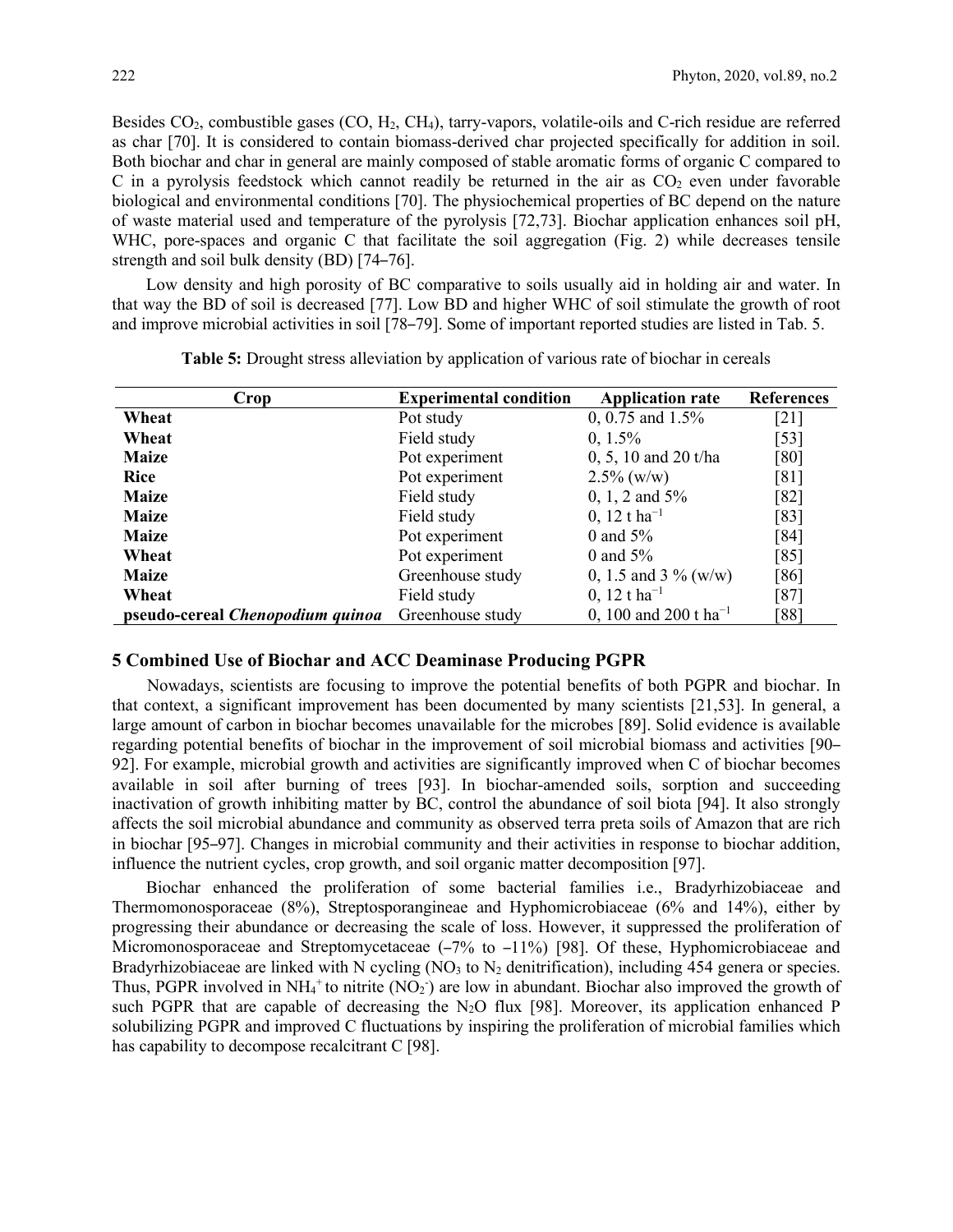#### **6 Conclusion and Future Directions**

Drought adversely affects the yield of cereal crops by disturbing different biochemical and physiological functions (conductance of stomata, photosynthetic rate, transpiration rate, dry weight of root and shoot, harvest index and root system) in plants. Over and imbalance production of multifunctional phytohormone, i.e., higher biosynthesis of ethylene under drought also restricts the growth of plants and causes senescence at seedling stage. Inoculation of ACC deaminase producing PGPR is well established and effective technique to mitigate drought stress in cereal crops. Such PGPR has potential to improve root growth by decreasing ethylene and secretion of growth hormones. milarly, addition of biochar also has potential to alleviate drought stress in cereal crops. Biochar not only improves soil water holding capacity (WHC) but also improves other soil properties i.e., porosity, nutrients retention, soil C pool and microbial activity. So far, the positive effects of ACC deaminase producing PGPR and biochar have been observed by some scientists. However, more detailed experimentations are yet required to understand the complex synergistic mechanism of ACC deaminase activity with biochar to minimize the drought-induced stress in cereals.

**Conflicts of Interest:** The authors declare no conflicts of interests.

#### **References**

- 1. Sapre, S., Gontia-Mishra, I., Tiwari, S. (2019). ACC deaminase-producing bacteria: a key player in alleviating abiotic stresses in plants. *Plant Growth Promoting Rhizobacteria for Agricultural Sustainability*, pp. 267–291. Springer Singapore, Singapore.
- 2. Peters, G. P., Marland, G., Le Quéré, C., Boden, T., Canadell, J. G. et al. (2012). Rapid growth in CO2 emissions after the 2008-2009 global financial crisis. *Nature Climate Change, 2,* 2–4.
- 3. Zandalinas, S. I., Mittler, R., Balfagón, D., Arbona, V., Gómez-Cadenas, A. (2018). Plant adaptations to the combination of drought and high temperatures. *Physiologia Plantarum, 162(1),* 2–12.
- 4. Mir, R. R., Zaman-Allah, M., Sreenivasulu, N., Trethowan, R., Varshney, R. K. (2012). Integrated genomics, physiology and breeding approaches for improving drought tolerance in crops. *Theoretical and Applied Genetics, 125(4),* 625–645.
- 5. Wilhite, D. (2000). *Drought: a global assessment. D. A. Wilhite (Ed.), drought as a natural hazard*, pp. 3–18. Routledge, London.
- 6. Wada, Y., Wisser, D., Eisner, S., Flörke, M., Gerten, D. et al. (2013). Multimodel projections and uncertainties of irrigation water demand under climate change. *Geophysical Research Letters, 40,* 4626–4632.
- 7. Alexandratos, N., Bruinsma, J. (2012). *World Agriculture Towards 2030/2050: the 2012 Revision. ESA Working Paper*. FAO.
- 8. Kaushal, M., Wani, S. P. (2016). Plant-growth-promoting rhizobacteria: drought stress alleviators to ameliorate crop production in drylands. *Annals of Microbiology, 66,* 35–42.
- 9. Bagheri, A. (2009). Effects of drought stress on chlorophyll, proline and rates of photosynthesis and respiration and activity of superoxide dismutase and peroxidase in millet (*Panicum milenaceum* L.). *National Conference on Water Scarcity and Drought Management in Agriculture, 16*.
- 10. Nezhadahmadi, A., Prodhan, Z. H., Faruq, G. (2014). Drought tolerance in wheat. *Cercet Agron Mold, 4,* 133–140.
- 11. Flexas, J., Ribas-Carbó, M., Diaz-Espejo, A., Galmés, J., Medrano, H. (2008). Mesophyll conductance to CO2: current knowledge and future prospects. *Plant, Cell & Environment, 31,* 602–621.
- 12. Farooq, M., Hussain, M., Siddique, K. H. M. (2014). Drought stress in wheat during flowering and grain-filling periods. *Critical Reviews in Plant Sciences, 33,* 331–349.
- 13. Hussain, M., Farooq, S., Hasan, W., Ul-Allah, S., Tanveer, M. et al. (2018). Drought stress in sunflower: physiological effects and its management through breeding and agronomic alternatives. *Agricultural Water Management, 201,* 152–167.
- 14. Smirnoff, N. (1993). The role of Reactive Oxygen in the response of plants to water deficit and desiccation. *New Phytologist, 125,* 27–30.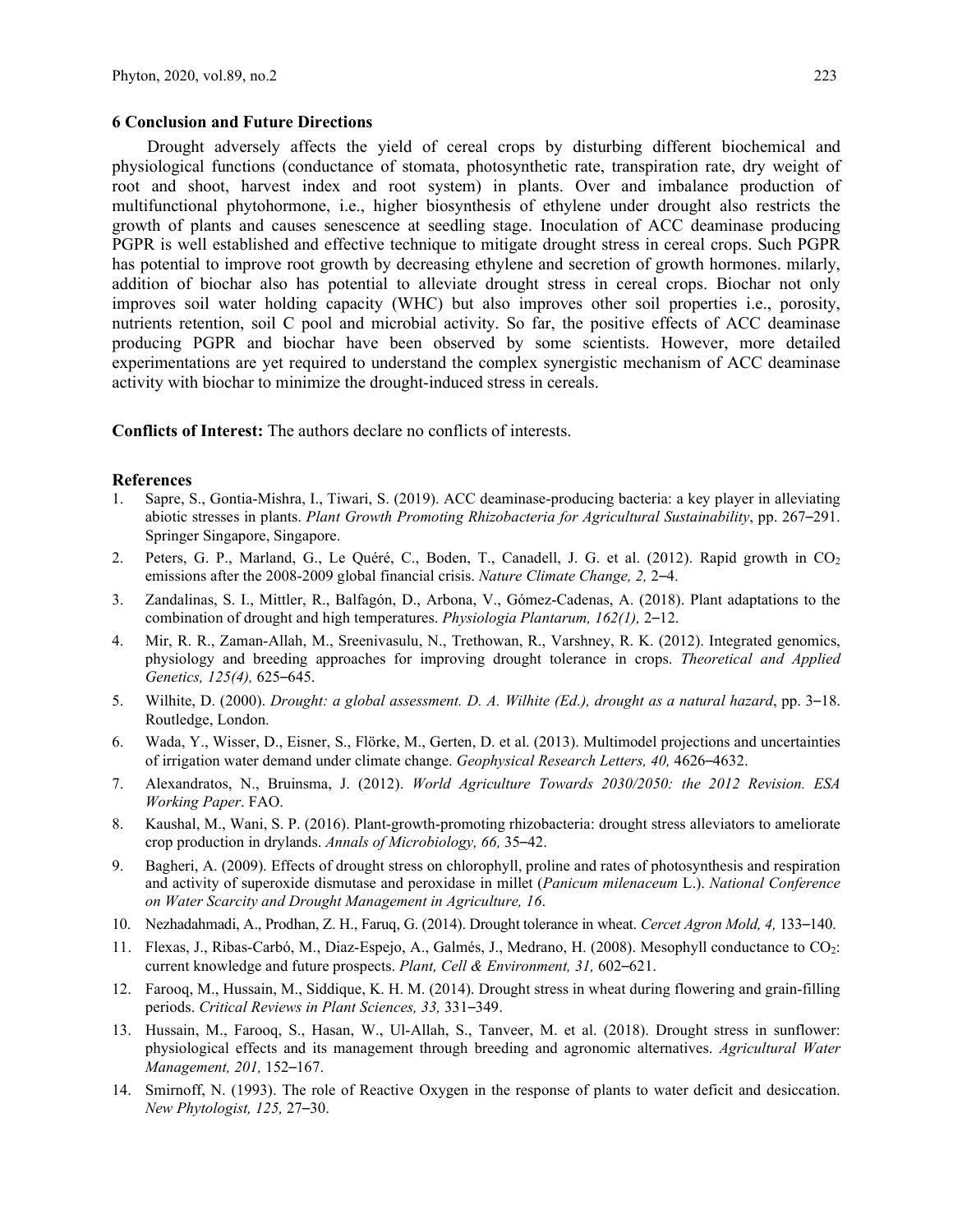- 15. Hendry, G. A. (2005). Oxygen free radical process and seed longevity. *Seed Science Research, 3,* 141–147.
- 16. Fridovich, Lu., Rao, S. (2000). Oxygen radicals, hydrogen peroxide and oxygen toxicity. *Free Radical in Biology, 1,* 239–277.
- 17. Srivalli, B., Chinnusami, V., Renu, K. C. (2003). Antioxidant defense in response to abiotic stresses in plants. *Journal of Plant Biology, 30,* 121–139.
- 18. Daryanto, S., Wang, L., Jacinthe, P. A. (2016). Global synthesis of drought effects on maize and wheat production. *PLoS One, 11,* e0156362. Vidoz, M. L., Loreti, E., Mensuali, A., Alpi, A., Perata, P. (2010). Hormonal interplay during adventitious root formation in flooded tomato plants. *Plant Journal, 63,* 551–562.
- 19. Matiu, M., Ankerst, D. P., Menzel, A. (2017). Interactions between temperature and drought in global and regional crop yield variability during 1961–2014. *PLoS One, 12,* e0178339.
- 20. Daryanto, S., Wang, L., Jacinthe, P. A. (2017). Global synthesis of drought effects on cereal, legume, tuber and root crops production: a review. *Agricultural Water Management, 179,* 18–33.
- 21. Danish, S., Zafar-ul-Hye, M., Hussain, M., Shaaban, M., Núñez-delgado, A. (2019). Rhizobacteria with ACCdeaminase activity improve nutrient uptake, Chlorophyll contents and early seedling growth of wheat under PEG- induced osmotic stress. *International Journal of Agriculture and Biology, 21,* 1212–1220.
- 22. Carrijo, D. R., Lundy, M. E., Linquist, B. A. (2017). Rice yields and water use under alternate wetting and drying irrigation: a meta-analysis. *Field Crops Research, 203,* 173–180.
- 23. Zhao, J., Xue, Q., Jessup, K. E., Hao, B., Hou, X. et al. (2018). Yield and water use of drought-tolerant maize hybrids in a semiarid environment. *Field Crops Research, 216,* 1–9.
- 24. Na, M., Fu, C., Yushu, Z., Ruipeng, J., Shujie, Z. et al. (2018). Differential responses of maize yield to drought at vegetative and reproductive stages. *Plant, Soil and Environment, 64,* 260–267.
- 25. Beltrano, J., Ronco, M. G., Montaldi, E. R. (1999). Drought stress syndrome in wheat is provoked by ethylene evolution imbalance and reversed by rewatering, aminoethoxyvinylglycine, or sodium benzoate. *Journal of Plant Growth Regulation, 18,* 59–64.
- 26. Danish, S., Zafar-ul-Hye, M. (2019). Co-application of ACC-deaminase producing PGPR and timber-waste biochar improves pigments formation, growth and yield of wheat under drought stress. *Scientific Reports, 9,* 5999.
- 27. Dong, B., Zheng, X., Liu, H., Able, J. A., Yang, H. et al. (2017). Effects of drought stress on pollen sterility, grain yield, abscisic acid and protective enzymes in two winter wheat cultivars. *Frontiers in Plant Science, 8,* 1008.
- 28. Lalonde, S., Beebe, D. U., Saini, H. S. (1997). Early signs of disruption of wheat anther development associated with the induction of male sterility by meiotic-stage water deficit. *Sexual Plant Reproduction, 10,* 40–48.
- 29. Dolferus, R., Ji, X., Richards, R. A. (2011). Abiotic stress and control of grain number in cereals. *Plant Science, 181,* 331–341.
- 30. Onyemaobi, I., Liu, H., Siddique, K. H. M., Yan, G. (2017). Both male and female malfunction contributes to yield reduction under water stress during meiosis in bread wheat. *Frontiers in Plant Science, 7*.
- 31. Cechin, I., Cardoso, G. S., de Fátima Fumis, T., Corniani, N. (2015). Nitric oxide reduces oxidative damage induced by water stress in sunflower plants. *Bragantia, 74,* 200–206.
- 32. Yin, C. C., Zhao, H., Ma, B., Chen, S. Y., Zhang, J. S. (2017). Diverse roles of ethylene in regulating agronomic traits in rice. *Frontiers in Plant Science, 8,* 1676.
- 33. Naik, P. K., Mohapatra, P. K. (2000). Ethylene inhibitors enhanced sucrose synthase activity and promoted grain filling of basal rice kernels. *Australian Journal of Plant Physiology, 27,* 997–1008.
- 34. Achakzai, A. K. K. (2009). Effect of water stress on imbibition, germination and seedling growth of maize cultivars. *Sarhad Journal of Agriculture, 25,* 165–172.
- 35. Gharoobi, B., Ghorbani, M., Nezhad, M. G. (2012). Effects of different levels of osmotic potential on germination percentage and germination rate of barley, corn and canola. *Iranian Journal of Plant Physiology, 2,* 413–417.
- 36. Khodarahmpour, Z. (2011). Effect of drought stress induced by polyethylene glycol (PEG) on germination indices in corn (*Zea mays* L.) hybrids. *African Journal of Biotechnology, 10,* 18222–18227.
- 37. Wilkinson, S., Davies, W. J. (2010). Drought, ozone, ABA and ethylene: new insights from cell to plant to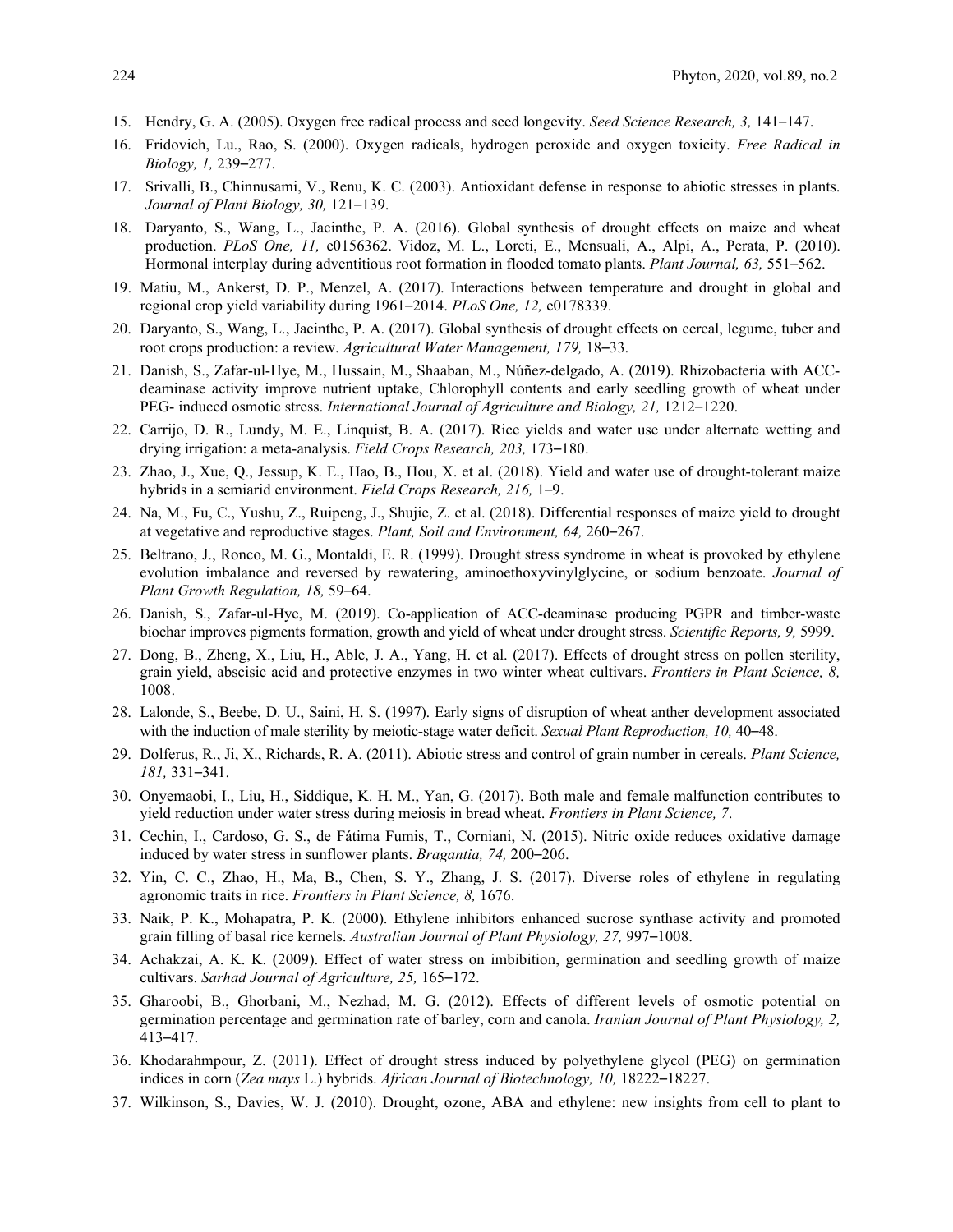community. *Plant, Cell & Environment, 33,* 510–525.

- 38. Iqbal, N., Nazar, R., Syeed, S., Masood, A., Khan, N. A. (2011). Exogenously-sourced ethylene increases stomatal conductance, photosynthesis, and growth under optimal and deficient nitrogen fertilization in mustard. *Journal of Experimental Botany, 62,* 4955–4963.
- 39. Vidoz, M. L., Loreti, E., Mensuali, A., Alpi, A., Perata, P. (2010). Hormonal interplay during adventitious root formation in flooded tomato plants. *Plant Journal, 63,* 551–562.
- 40. Müller, R., Stummann, B. M. (2003). *Ethylene. Encyclopedia of Rose Science.* Elsevier Science Publishers.
- 41. Bharti, N., Pandey, S. S., Barnawal, D., Patel, V. K., Kalra, A. (2016). Plant growth promoting rhizobacteria Dietzia natronolimnaea modulates the expression of stress responsive genes providing protection of wheat from salinity stress. *Scientific Reports, 6,* 34768.
- 42. Apelbaum, A., Yang, S. F. (1981). Biosynthesis of stress ethylene induced by water deficit. *Plant Physiology, 68,* 594–596.
- 43. Narayana, I., Lalonde, S., Saini, H. S. (1991). Water-stress-induced ethylene production in wheat : a fact or artifact? *Plant Physiology, 96,* 406–410.
- 44. Li, G., Xu, W., Kronzucker, H. J., Shi, W. (2015). Ethylene is critical to the maintenance of primary root growth and Fe homeostasis under Fe stress in Arabidopsis. *Journal of Experimental Botany, 66,* 2041–2054.
- 45. Valluru, R., Davies, W. J., Reynolds, M. P., Dodd, I. C. (2016). Foliar abscisic acid-to-ethylene accumulation and response regulate shoot growth sensitivity to mild drought in wheat. *Frontiers in Plant Science, 7,* 461.
- 46. Zhang, S., Gan, Y., Xu, B. (2019). Mechanisms of the IAA and ACC-deaminase producing strain of Trichoderma longibrachiatum T6 in enhancing wheat seedling tolerance to NaCl stress. *BMC Plant Biology, 19,* 22.
- 47. Berg, G. (2009). Plant-microbe interactions promoting plant growth and health: perspectives for controlled use of microorganisms in agriculture. *Applied Microbiology and Biotechnology, 84,* 11–18.
- 48. Schmidt, R., Köberl, M., Mostafa, A., Ramadan, E. M., Monschein, M. et al. (2014). Effects of bacterial inoculants on the indigenous microbiome and secondary metabolites of chamomile plants. *Frontiers in Microbiology, 5,* 64.
- 49. Gontia-Mishra, I., Sapre, S., Kachare, S., Tiwari, S. (2017). Molecular diversity of 1-aminocyclopropane-1 carboxylate (ACC) deaminase producing PGPR from wheat (*Triticum aestivum* L.) rhizosphere. *Plant Soil, 414,* 213–227.
- 50. Kang, B. G., Kim, W. T., Yun, H. S., Chang, S. C. (2010). Use of plant growth-promoting rhizobacteria to control stress responses of plant roots. *Plant Biotechnology Reports, 4,* 179–183.
- 51. Tiwari, S., Lata, C., Chauhan, P. S., Nautiyal, C. S. (2016). Pseudomonas putida attunes morphophysiological, biochemical and molecular responses in Cicer arietinum L. during drought stress and recovery. *Plant Physiology and Biochemistry, 99,* 108–117.
- 52. Armada, E., Probanza, A., Roldán, A., Azcón, R. (2016). Native plant growth promoting bacteria Bacillus thuringiensis and mixed or individual mycorrhizal species improved drought tolerance and oxidative metabolism in Lavandula dentata plants. *Journal of Plant Physiology, 192,* 1–12.
- 53. Zafar-ul-Hye, M., Danish, S., Abbas, M., Ahmad, M., Munir, T. M. (2019). ACC deaminase producing PGPR Bacillus amyloliquefaciens and agrobacterium fabrum along with biochar improve wheat productivity under drought stress. *Agronomy, 9,* 343.
- 54. Chandra, D., Srivastava, R., Gupta, V. V. S. R., Franco, C. M. M., Sharma, A. K. (2019). Evaluation of ACCdeaminase-producing rhizobacteria to alleviate water-stress impacts in wheat (*Triticum aestivum* L.) plants. *Canadian Journal of Microbiology, 65,* 387–403.
- 55. Zhang, G., Sun, Y., Sheng, H., Li, H., Liu, X. (2018). Effects of the inoculations using bacteria producing ACC deaminase on ethylene metabolism and growth of wheat grown under different soil water contents. *Plant Physiology, 125,* 178–184.
- 56. Danish, S., Zafar-ul-Hye, M., Hussain, S., Riaz, M., Qayyum, M. F. (2020). Mitigation of drought stress in maize through inoculation with drought tolerant ACC deaminase containing PGPR under axenic conditions. *Pakistan Journal of Botany, 52(1),* 1–12.
- 57. Tahir, M., Khalid, U., Khan, M. B., Shahid, M., Ahmad, I. et al. (2019). Auxin and 1-Aminocyclopropane-1 carboxylate deaminase activity exhibiting rhizobacteria improved maize quality and productivity under drought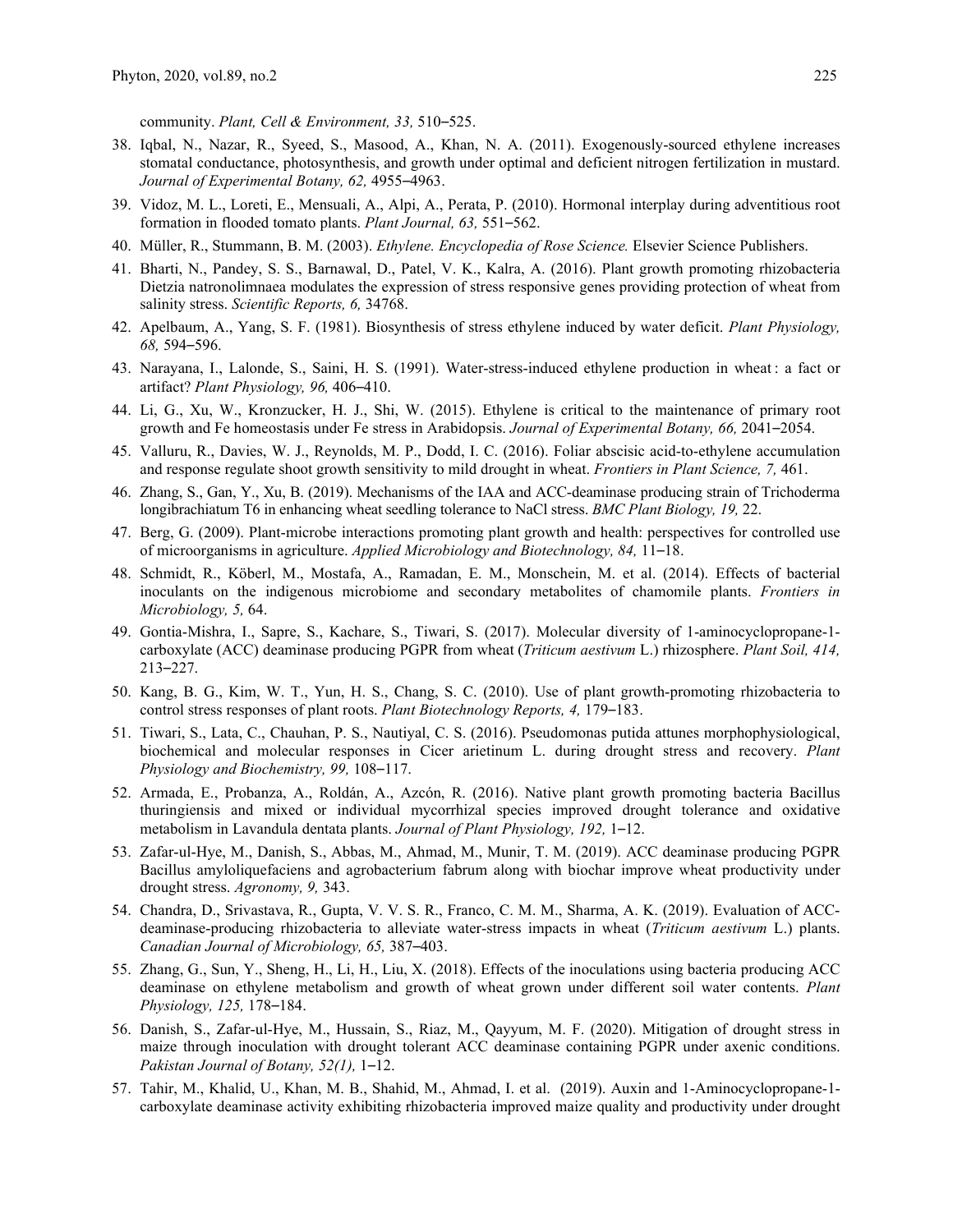conditions. *International Journal of Agriculture and Biology, 21,* 943–954.

- 58. Li, H., Zhao, Y., Jiang, X., Li, H., Zhao, Y. et al. (2019). Seed soaking with Bacillus sp. strain HX-2 alleviates negative effects of drought stress on maize seedlings. *Chilean Journal of Agricultural Research, 79,* 396–404.
- 59. Cruz, J. A., Bautista, J. M. R., Ordonio, R. L., Paterno, E. S. (2018). Enhancement of rice seedling growth with rhizobacteria inoculation in response to polyethylene glycol (PEG)-induced drought. *Mindanao Journal of Science and Technology, 16(1)*.
- 60. Liu, H. Y., Yu, X., Cui, D. Y., Sun, M. H., Sun, W. N. et al. (2007). The role of water channel proteins and nitric oxide signaling in rice seed germination. *Cell Research, 17,* 638–649.
- 61. Schachtman, D. P., Goodger, J. Q. D. (2008). Chemical root to shoot signaling under drought. *Trends in Plant Science, 13(6),* 281–287.
- 62. Sharipova, G. V., Veselov, D. S., Kudoyarova, G. R., Timergalin, M. D., Wilkinson, S. (2012). Effect of ethylene perception inhibitor on growth, water relations, and abscisic acid content in wheat plants under water deficit. *Russian Journal of Plant Physiology, 59,* 573–580.
- 63. Justin, S., Armstrong, W. (1991). Evidence for the involvement of ethene in aerenchyma formation in adventitious roots of rice (*Oryza sativa* L.). *New Phytologist, 118,* 49–62.
- 64. Lehmann, J., Gaunt, J., Rondon, M. (2006). Bio-char sequestration in terrestrial ecosystems-a review. *Mitigation and Adaptation Strategies for Global Change, 11,* 395–419.
- 65. Spokas, K. A. (2010). Review of the stability of biochar in soils: predictability of O:C molar ratios. *Carbon Management, 1,* 289–303.
- 66. IPCC (2007). *Climate change 2007: the physical science basis.* Cambridge University Press, Cambridge.
- 67. Stavi, I., Lal, R. (2013). Agroforestry and biochar to offset climate change: a review. *Agronomy for Sustainable Development, 33,* 81–96.
- 68. Pratt, K., Moran, D. (2010). Evaluating the cost-effectiveness of global biochar mitigation potential. *Biomass and Bioenergy, 34,* 1149–1158.
- 69. Spokas, K. A., Koskinen, W. C., Baker, J. M., Reicosky, D. C. (2009). Impacts of woodchip biochar additions on greenhouse gas production and sorption/degradation of two herbicides in a Minnesota soil. *Chemosphere, 77,* 574– 581.
- 70. Sohi, S. P., Krull, E., Bol, R. (2010). A review of biochar and its use and function in soil. *Advances in Agronomy, 105,* 47–82.
- 71. Laird, D. A., Brown, R. C., Amonette, J. E., Lehmann, J. (2009). Review of the pyrolysis platform for coproducing bio-oil and biochar. *Biofuels, Bioproducts and Biorefining, 3,* 547–562.
- 72. Glaser, B., Lehmann, J., Zech, W. (2002). Ameliorating physical and chemical properties of highly weathered soils in the tropics with charcoal-a review. *Biology and Fertility of Soils, 35,* 219–230.
- 73. Navia, R., Crowley, D. E. (2010). Closing the loop on organic waste management: biochar for agricultural land application and climate change mitigation. *Waste Management & Research, 28,* 479–480.
- 74. Abel, S., Peters, A., Trinks, S., Schonsky, H., Facklam, M. et al. (2013). Impact of biochar and hydrochar addition on water retention and water repellency of sandy soil. *Geoderma, 202*–*203,* 183–191.
- 75. Cao, X., Ma, L., Gao, B., Harris, W. (2009). Dairy-manure derived biochar effectively sorbs lead and atrazine. *Environmental Science & Technology, 43,* 3285-3291.
- 76. Liu, C., Wang, H., Tang, X., Guan, Z., Reid, B. J. et al. (2016). Biochar increased water holding capacity but accelerated organic carbon leaching from a sloping farmland soil in China. *Environmental Science and Pollution Research, 23,* 995–1006.
- 77. Downie, A., Crosky, A., Munroe, P., Crosky, A., Munroe, P. (2012). Physical properties of biochar. In: Lehmann, J., Joseph, S. (Eds.), *Biochar for Environmental Management: Science and Technology*, pp. 13–32. Routledge, Earthscan, London.
- 78. Major, J., Lehmann, J., Rondon, M., Goodale, C. (2010). Fate of soil-applied black carbon: downward migration, leaching and soil respiration. *Global Change Biology, 16,* 1366–1379.
- 79. Zhang, A., Cui, L., Pan, G., Li, L., Hussain, Q. et al. (2010). Effect of biochar amendment on yield and methane and nitrous oxide emissions from a rice paddy from Tai Lake plain, China. *Agriculture, Ecosystems &*